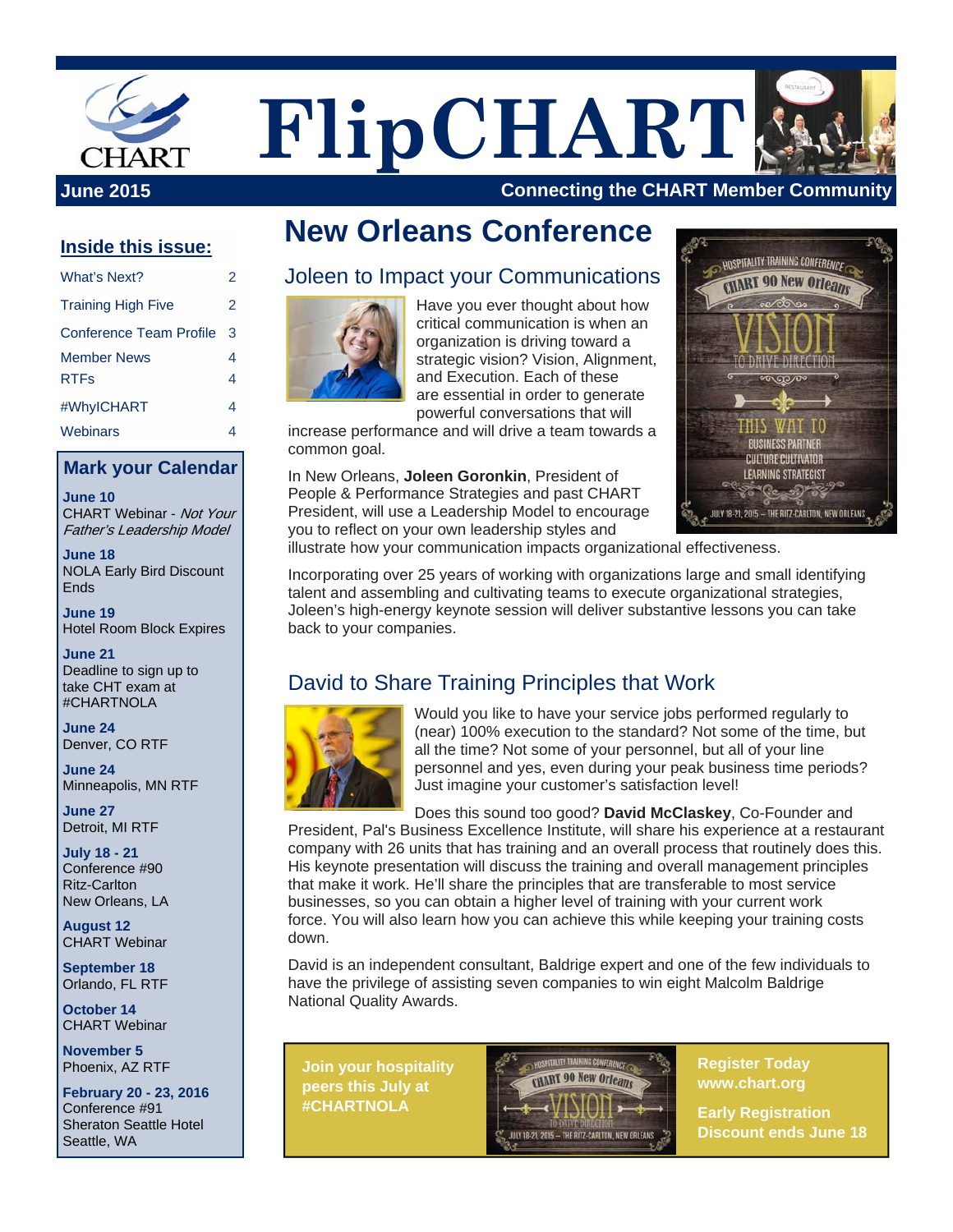# **PRESIDENTalks** Patrick Yearout





#### What's Next? New Post to Oversee Competencies and Educational Platform

"What's next?" That's what Colby Hutchinson of Best Western International asked the other attendees at our CHART T3 conference in Napa earlier this year when receiving his pin for completing all twelve of the sessions in our Hospitality Training Competency Program. Although it was a years-long process for him to participate in the different workshops, Colby was already looking toward the future and wondering about new challenges he could tackle in his quest for lifelong learning. "What's next" is an important question that we must all consider from time to time, and one especially pertinent to me as I wrap up my year as the President of this amazing organization.

It's also a question that we on the CHART Board ask about the training workshops themselves. They were originally conceived back in 2004 and development of their content began in 2006, but the world has changed a lot since then – and so have the competencies of hospitality trainers. External events such as the Great Recession and the creation of smartphones and tablets have certainly changed functions of our jobs, and internal changes within our companies have often expanded our duties and allowed us (or sometimes forced us) to take on ever-increasing responsibilities. Additionally, we've had three CHART members complete all 12 sessions already and we expect many more to finish up at our next several T3 conferences, so our core lineup of winter educational tracks is going to be sought out by a dwindling number of returning attendees as the years go by.

Due to these circumstances, we know that our Hospitality Training Competencies simply cannot remain a set of static courses. They must strategically evolve and expand with our membership, our industries, and the world at large, and they will never truly be "complete." It is therefore our duty as the guardians of this program to ensure a deliberate and detailed plan is developed to keep the sessions contemporary and meaningful for future attendees, and so we have **decided to create a new position – an Education Strategist – to coordinate this process**. The Education Strategist will be a non-voting post appointed to a two-year term by the current board members, and he or she will work with the other board members, our Association Management, and a hand-picked committee to:

- Ensure that the design and content of session materials are regularly updated
- Research and develop new competency tracks and workshops

The secondary responsibility of the Education Strategist will include overseeing the progression of CHART's educational platform, collaborating with the CHART President and our Association Management to:

- Periodically revise CHART's educational platform based on hospitality training trends
- Seek opportunities to integrate planks of this platform into the conference agendas (Live Ask My Peers questions, speaker content, breakout sessions, etc.) and into the content featured on the CHART website, newsletters, and webinars

The board will be selecting a person to take on the role of Education Strategist just after our 90th Hospitality Training Conference in New Orleans this summer, and our preferred candidates will be CHART members who have already taken a majority of the sessions and have a background in instructional design. Anyone interested in being considered should contact me at patrick@keepclam.com or our Executive Director, Tara Davey, at tara@chart.org.

Is this Education Strategist position what's next for you? If not, what new challenges are you seeking?

Stup A. Verviert



#### **Training High Five Award**

What training ideas really work for you? It doesn't matter if it's a simple training game or a complex rollout strategy, as long as it moved the needle in some way at your company and isn't proprietary.

We're showcasing the top training ideas in New Orleans so let us put you and your idea on center stage and others can be wowed. Submit your idea today (email Tara at tara@chart.org) and share what is working at your company.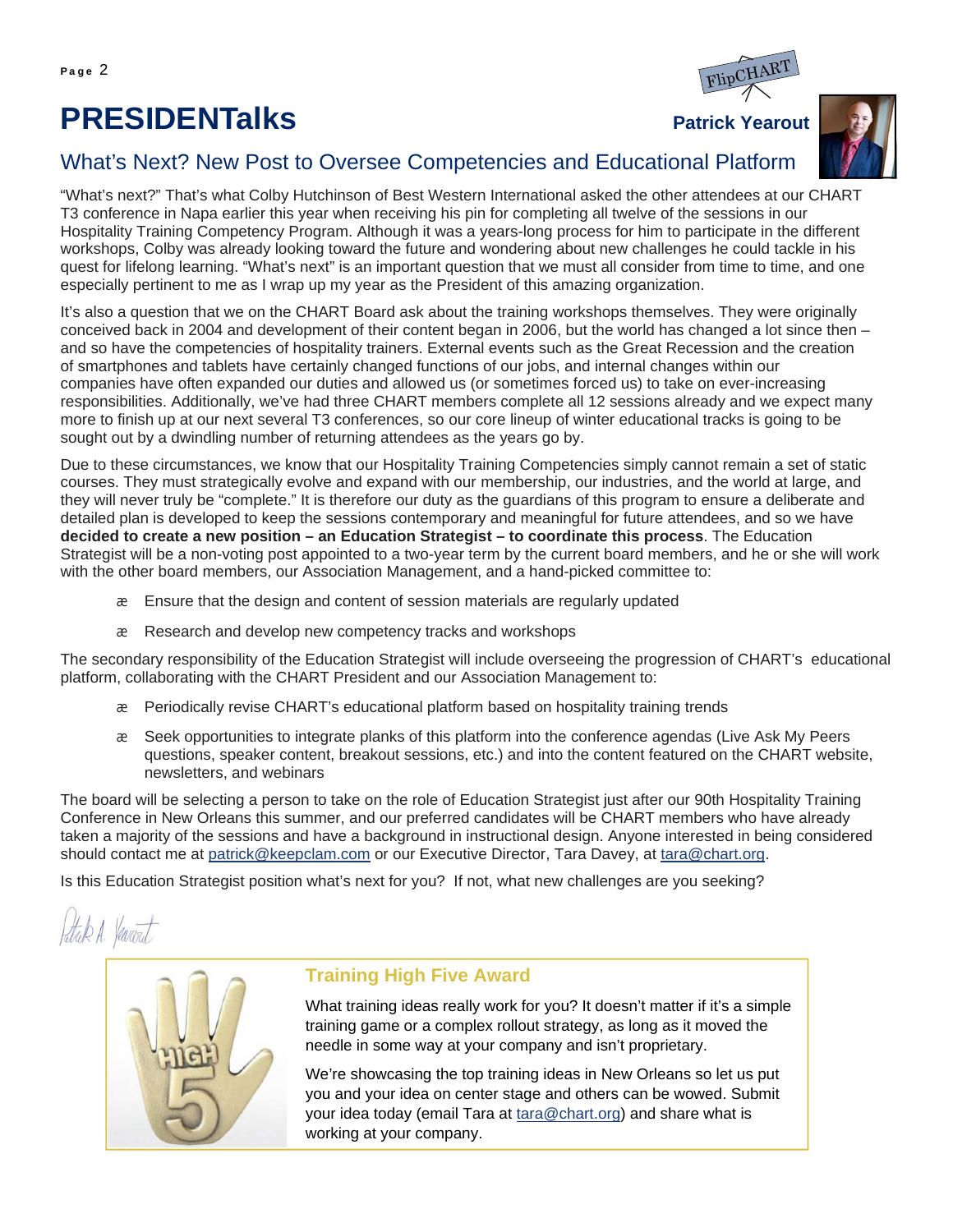